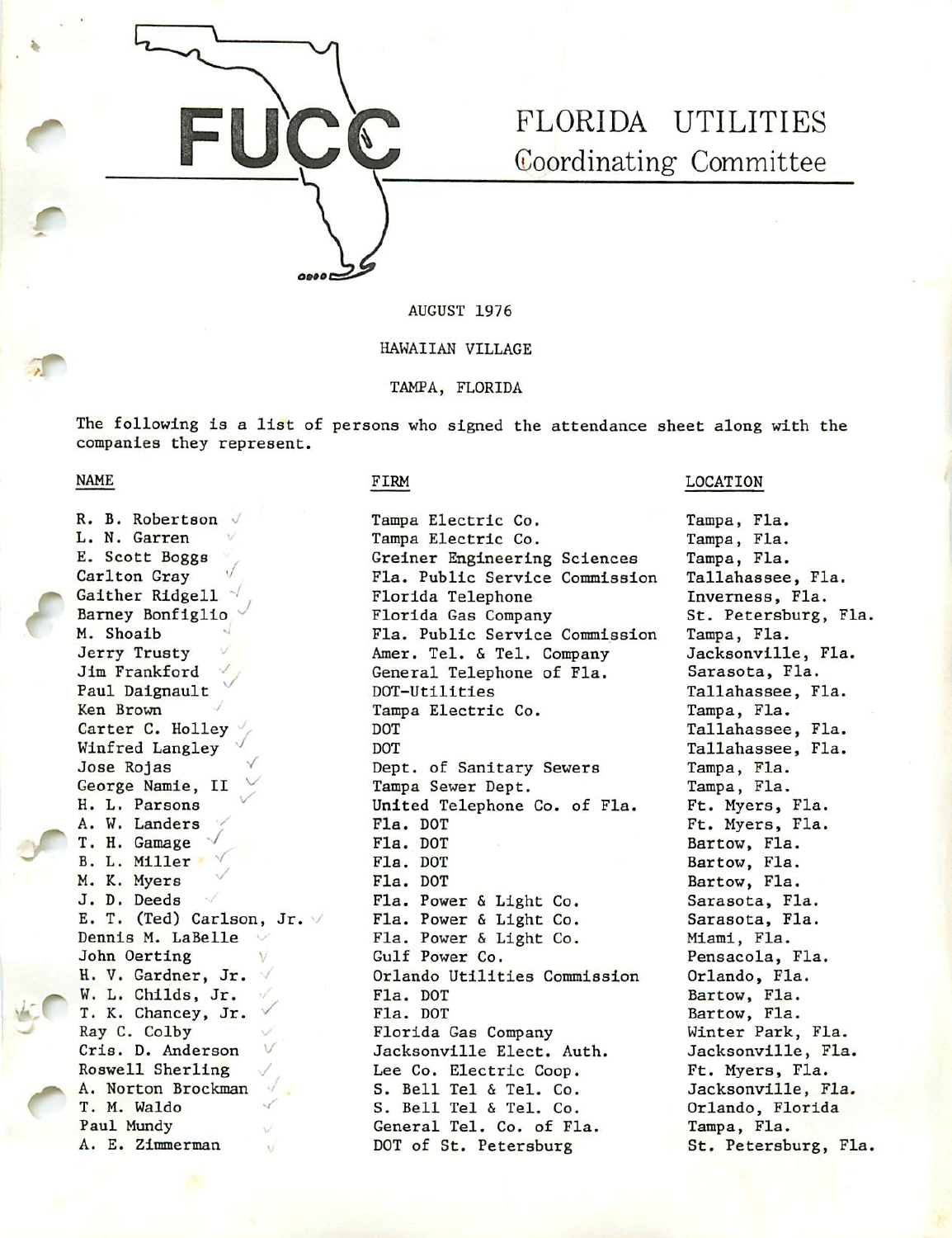NAME

FIRM

D. F. Johnson / R. E. Holsomback / H. M. Erwin, Jr. F. W. Zander, Jr. P. W. Perlnls G. P. Lynch B. A. Kempson, Jr. Charles W. Matheny, Jr.  $\vee$ John Clark Ed M. Williams John 0. McBurnette Bud Vierday John Lallotis ^ Dean Inbody R. H. Com Chuck Hanle Pop Edwards  $\checkmark$ Lymon J. Reed Melvin E. Garlotte Charles F. Lock  $\checkmark$ Don Brant Larry D. Housel Carl Cool Bob Foote Charles Andrews

General Telephone Co. Fla. DOT Florida Power Corp. Florida Power Corp. Florida Power Corp. Florida Power Corp. Gulf Power Company Dept. of Public Works United Telephone Co. Southern Bell Tel. Co. Southern Bell Tel. Co. Florida Power Corporation City of Tampa - Water Dept. Florida Gas Transmission Co. Florida Gas Transmission Co. Southern Bell A. T. & T. Company Tampa Electric Co. Orlando Utilities Commission Orlando Utilities Commission City of Orlando - Engineering Housel-Torrening & Assoc. Inc. Highlands County Winter Park Telephone Co. DOT

LOCATION

Tampa, Fla. Tampa, Fla. St. Petersburg, Fla. St. Petersburg, Fla. St. Petersburg, Fla. St. Petersburg, Fla. Pensacola, Fla. Tampa, Fla. Avon Park, Fla. Miami, Fla. Miami, Fla. St. Petersburg, Fla. Tampa, Fla. Lakeland, Fla. Winter Park, Fla. Ft. Lauderdale, Fla. West Palm Beach, Fla. Tampa, Fla. Orlando, Fla. Orlando, Fla. Orlando, Fla. Tampa, Fla. Sebring, Fla. Winter Park, Fla. Chipley, Fla.

If any of the above "doctors" names are misspelled, please advise and we will change them.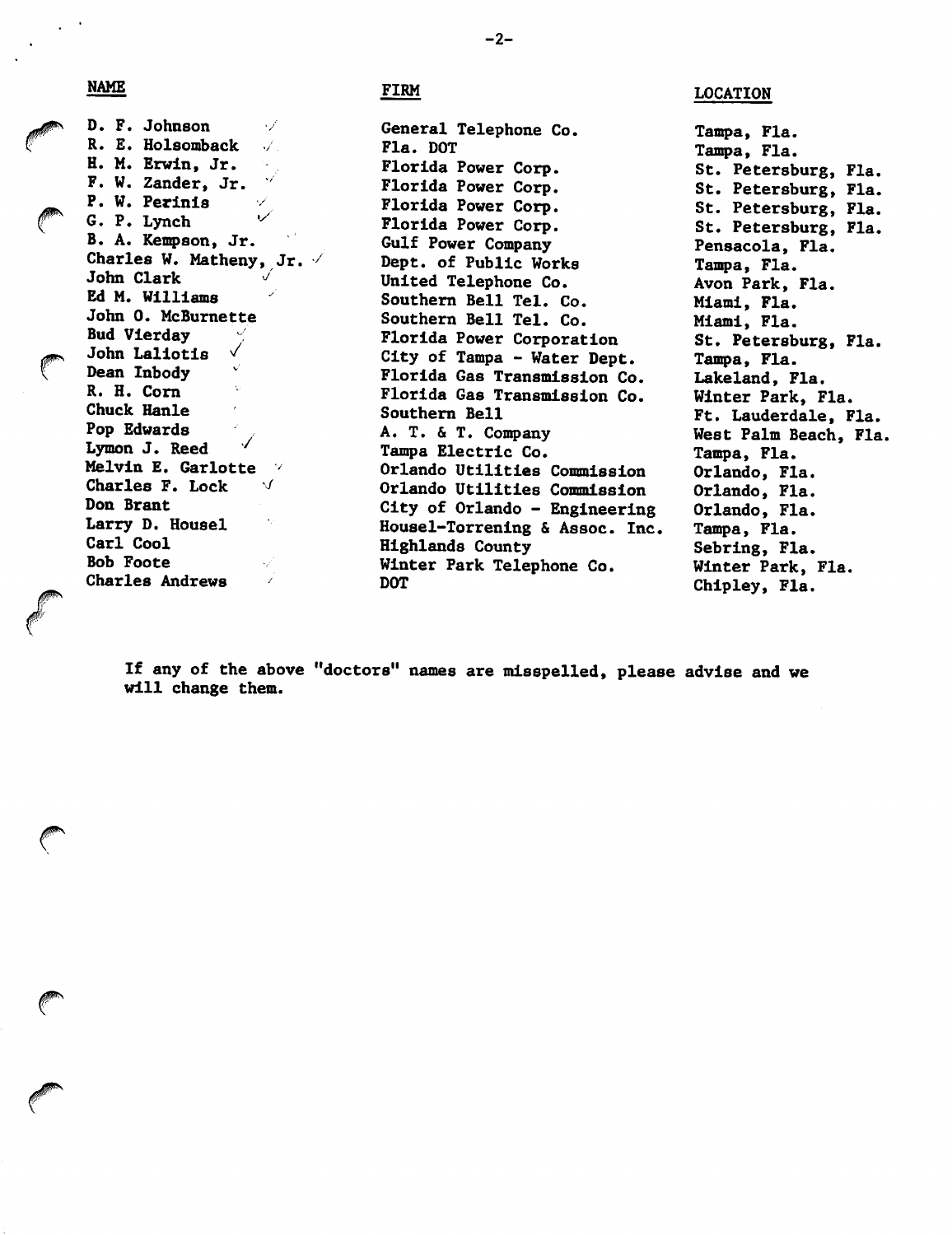

# FLORIDA UTILITIES Coordinating Committee

The August 1976 meeting was called to order by the Chairman, Mr. B. A. Kempson at 9:30 A.M. at the Hawaiian Village in Tampa.

Self-introductions were made. The Chairman requested an attendance list be sent around to be signed, and copy attached hereto.

Minutes of the May 1976 meeting held in Jacksonville were read by John Clark. Chairman asked for any corrections, additions, or deletions from the minutes as read. The minutes were accepted as read.

The Chairman read a letter from Mr. Bill Hopgood, Secretary of F.U.C.C. stating he would be unable to continue his activities with F.U.C.C. until a later date because of internal changes in his company's operation.

- OLD BUSINESS -

Chairman, Mr. Kempson asked for sub-committee reports

Sub-Committee on "Above Ground Appurtenances on DOT Rights-of-Way" - Chairman - Paul Mundy

Paul Mundy reviewed the history of this sub-committee work due to new faces at this meeting. Paul then submitted to the full F.U.C.C. for approval of the sub-committee's recommended changes to the Guidelines submitted June 4, 1976 on Above Ground Appurtenances; the changes to these guidelines are tentatively acceptable to D.O.T.

A motion was made by Ken Brown and seconded by Dick Gardner to accept report as written. Discussion - minor changes made as shown on Attachment No. 1. The motion was voted on and accepted with changes.

The manuals for Attachments No. 2, 3, and 4 are not included in these minutes due to their length. Those of you who do not have copies of the Attachments 2, 3, and 4, please contact your local liaison group Chairman, or Mr. Ray Colby, Florida Gas Company, P. 0. Box 44, Winter Park, Florida 32790.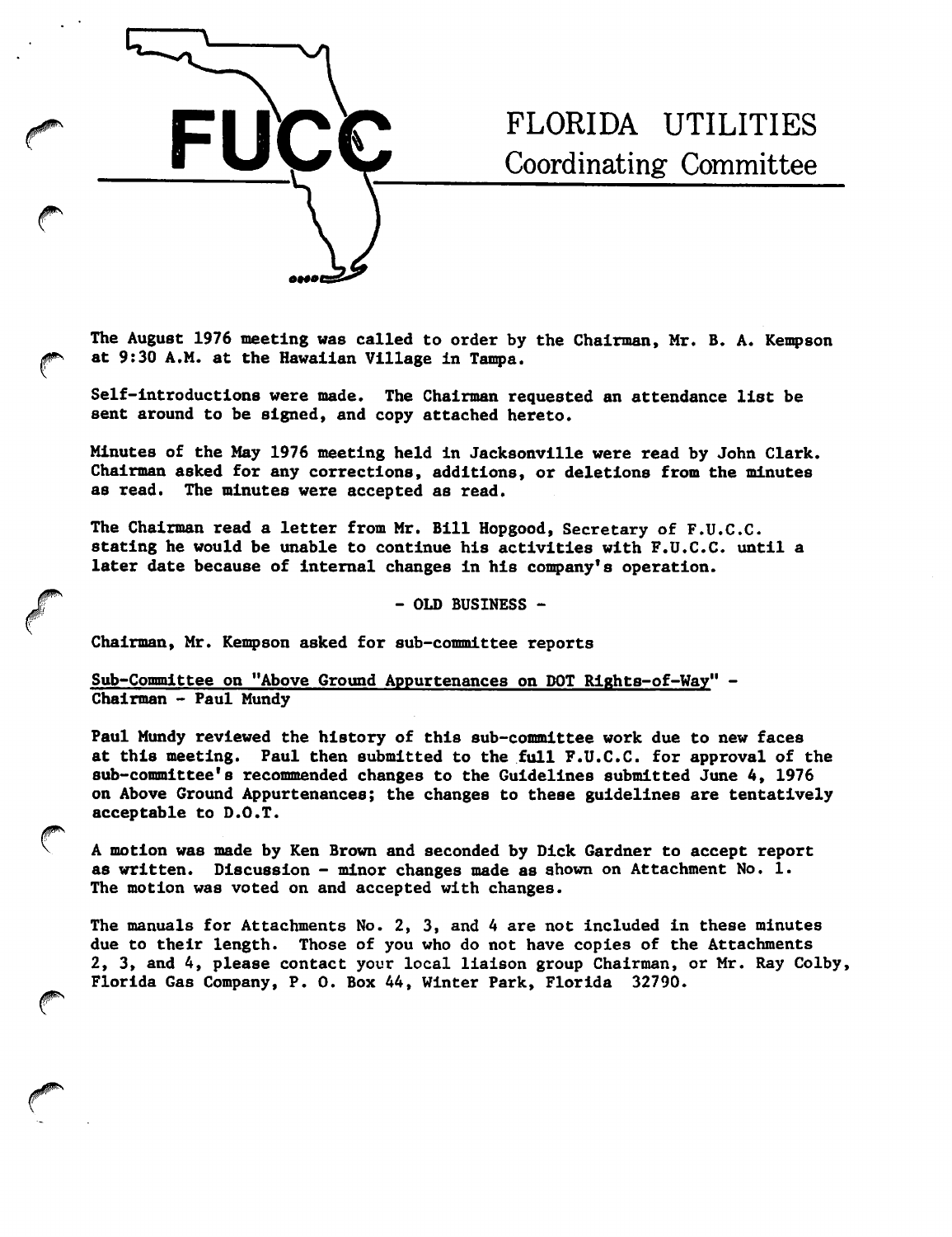Florida Utilities Coordinating Committee Page 2

Sub-Committee Report on Street Lighting - (Chairman - W. W. Vierday) Report included - See Attachment No. 2.

After the report was read with its attachments, Bud Vierday asked for questions.

Q. Ed Williams - Is the third item pertaining to power companies only?

A. Bud Vierday - Yes.

Q. Walter Childs - Are the power companies obtaining these service agreements with the cities?

A. Ken Brown - It depends on the city and the power company.

Q. Ed Williams - Are these agreements attached strictly with Florida State D.O.T.?

A. Bud Vierday - Yes.

Chairman Kempson reread the second paragraph on page 2 of W. W. Vierday's Sub-Committee's report. Kempson stated in regard to the second paragraph that the Chairman draft a letter to Mr. Jay Brown outlining our concerns regarding the D.O.T. base standard and that they reconsider redesigning their specifications, and come up with a standard design with less dimensions, not creating additional potential problems with other right-of-way users on the state highways.

Kempson will accept a motion as to whether to present this to DOT as read. Dick Gardner made a motion and seconded by Paul Mundy. Any discussions — Motion carried by hand vote.

- NEW BUSINESS -

Chairman Kempson received a letter from Earnest Salley, DOT Tallahassee relative to the subject of Joint Pole Use Master Agreement, which was brought up at the last meeting in Jacksonville. Mr. Salley's letter was read. See Attachment No. 3.

Chairman Kempson recommended that when new officers are elected and new standing committee is selected, that this Joint Pole Use Agreement be turned over to them for study.

Discussion - Ken Brown suggested that the utilities very closely review this agreement, especially the insurance clause (paragraph 4) Kempson suggested a close review of the indemnity clause also.

"Manual on Traffic Controls and Safe Practices for Street and Highway Construction Maintenance and Utility Operations" - Chairman Kempson passed out information on this. Mr. Kempson received a call from Mr. Burnett, Southern Bell in Miami, relative to this subject. Mr. Burnett asked if the F.U.C.C. had interest in this? As you know, we all operate under this manual. Mr. Kempson read Mr. Burnett's letter. See Attachment No. 4. Mr. Kempson suggested that the new standing committee look into this subject letter.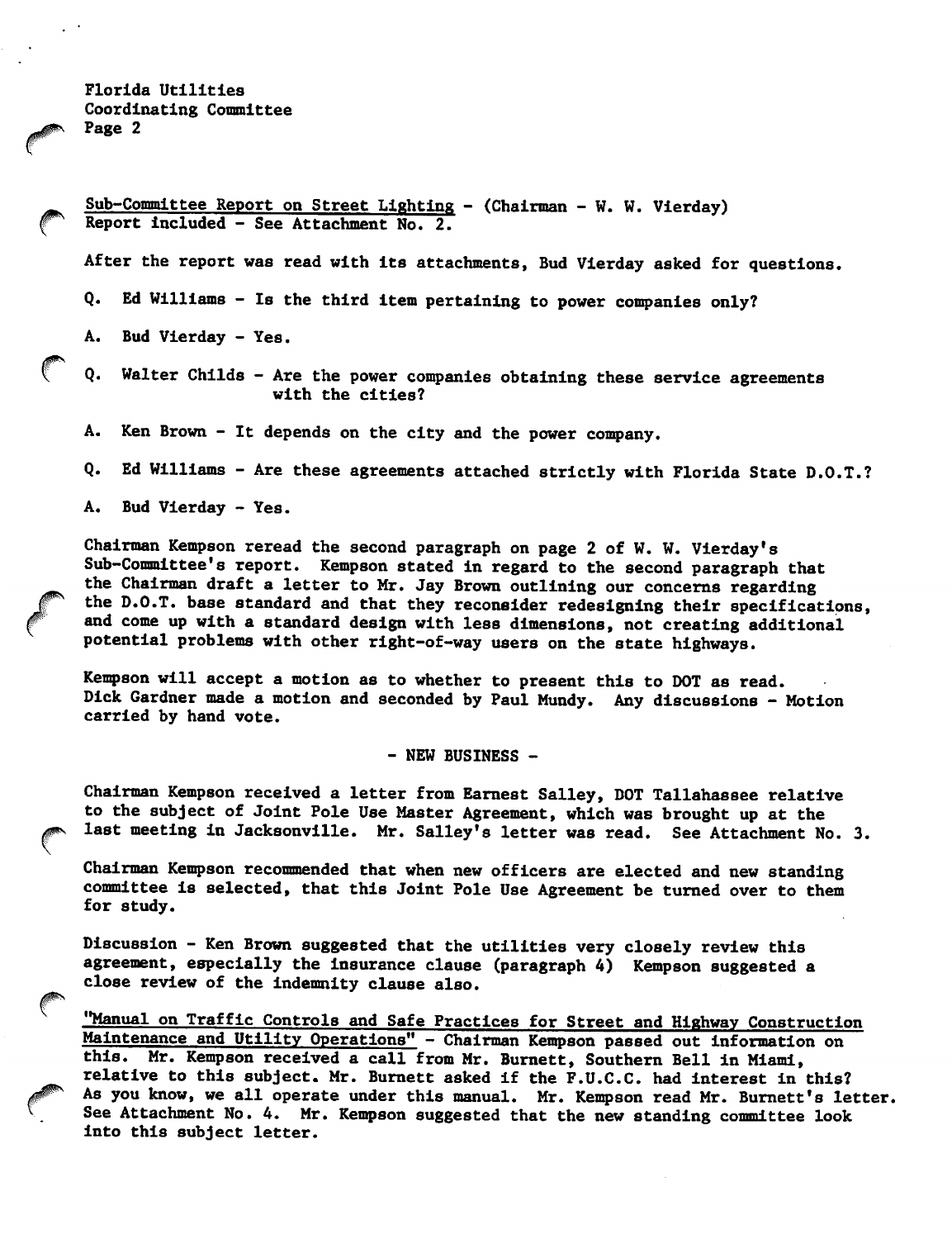Florida Utilities Coordinating Committee Page 3

 $\mathbb{R}^{\mathbb{Z}^2}$ 

€

## Consolidated State Environmental Permitting System -

F.U.C.C. decided not to take this up as an item of business, but to pass it on to our individual company environmental people.

Nominations for 1976 - 1977 F.U.C.C. Officers -

Nominating Committee Chairman made the following nominations. Nominations open to all members; none received. Nominations were closed; no discussion. Nominees accepted by hand vote.

| Chairman        | $\rightarrow$            | John Clark  | $\overline{\phantom{a}}$ | United Telephone                  |
|-----------------|--------------------------|-------------|--------------------------|-----------------------------------|
| Vice-Chairman - |                          | Bud Vierday | $\overline{\phantom{0}}$ | Florida Power - St. Pete.         |
| Secretary       | $\overline{\phantom{0}}$ | Ray Colby   | $\sim$                   | Florida Gas Company - Winter Park |

Meeting was then turned over to the new Chairman - John Clark.

Chairman Clark thanked Mr. Kempson for a Job well done; a thanks from all. It was decided that the two items of new business discussed above should be assigned to separate committees for review now.

Chairman Clark's first order of business was to appoint sub-committees, and a standing committee.

STANDING COMMITTEE

| Chairman - Carter Holley | $\overline{\phantom{0}}$ | DOT Tallahassee               |
|--------------------------|--------------------------|-------------------------------|
| Ken Brown                | $\sim$                   | Tampa Electric                |
| <b>Bob Corn</b>          | $\blacksquare$           | Florida Gas - Winter Park     |
| Charles Matheny          | $\sim$                   | Dept. of Public Works - Tampa |
| Carl Cool                | $\blacksquare$           | Highlands Co. - Sebring       |
| Paul Mundy               |                          | General Telephone - Tampa     |
|                          |                          |                               |

### SUB-COMMITTEE ON JOINT USE COMMITTEE

| Chairman - Ken Brown  | $\overline{\phantom{0}}$ | Tampa Electric                |
|-----------------------|--------------------------|-------------------------------|
| Walt Childs           | $\blacksquare$           | DOT Bartow                    |
| Dennis LaBelle        | $\sim$                   | Florida Power & Light - Miami |
| Bud Vierday           | $\bullet$                | Florida Power - St. Pete.     |
| Ed Williams           | $\rightarrow$            | Southern Bell - Miami         |
| Paul Mundy            | $\overline{\phantom{a}}$ | General Telephone - Tampa     |
| <b>Earnest Salley</b> | $\sim$                   |                               |

### SUB-COMMITTEE OF TRAFFIC CONTROLS

| Chairman - Ed Williams<br>Paul Mundy |                    | $\rightarrow$<br>$\overline{\phantom{0}}$ | Southern Bell - Miami<br>General Telephone - Tampa |
|--------------------------------------|--------------------|-------------------------------------------|----------------------------------------------------|
|                                      | <b>Bill Bagley</b> | $\overline{\phantom{0}}$                  | Gulf Power                                         |
|                                      | Ken Brown          | $\rightarrow$                             | Tampa Electric                                     |
|                                      | Gene Redman        | $\sim$                                    | Florida Gas - Winter Park                          |
|                                      | Carlton Gray       | $\sim$ $-$                                | Public Service Commission                          |
|                                      | Chris Anderson     | $\overline{\phantom{a}}$                  | Jacksonville Electric Co.                          |
|                                      | Bob Freeman        | $\equiv$                                  | $DOT - Tallahasse$                                 |
|                                      | Bud Vierday        | $\bullet$                                 | Florida Power & Light-St. Pete.                    |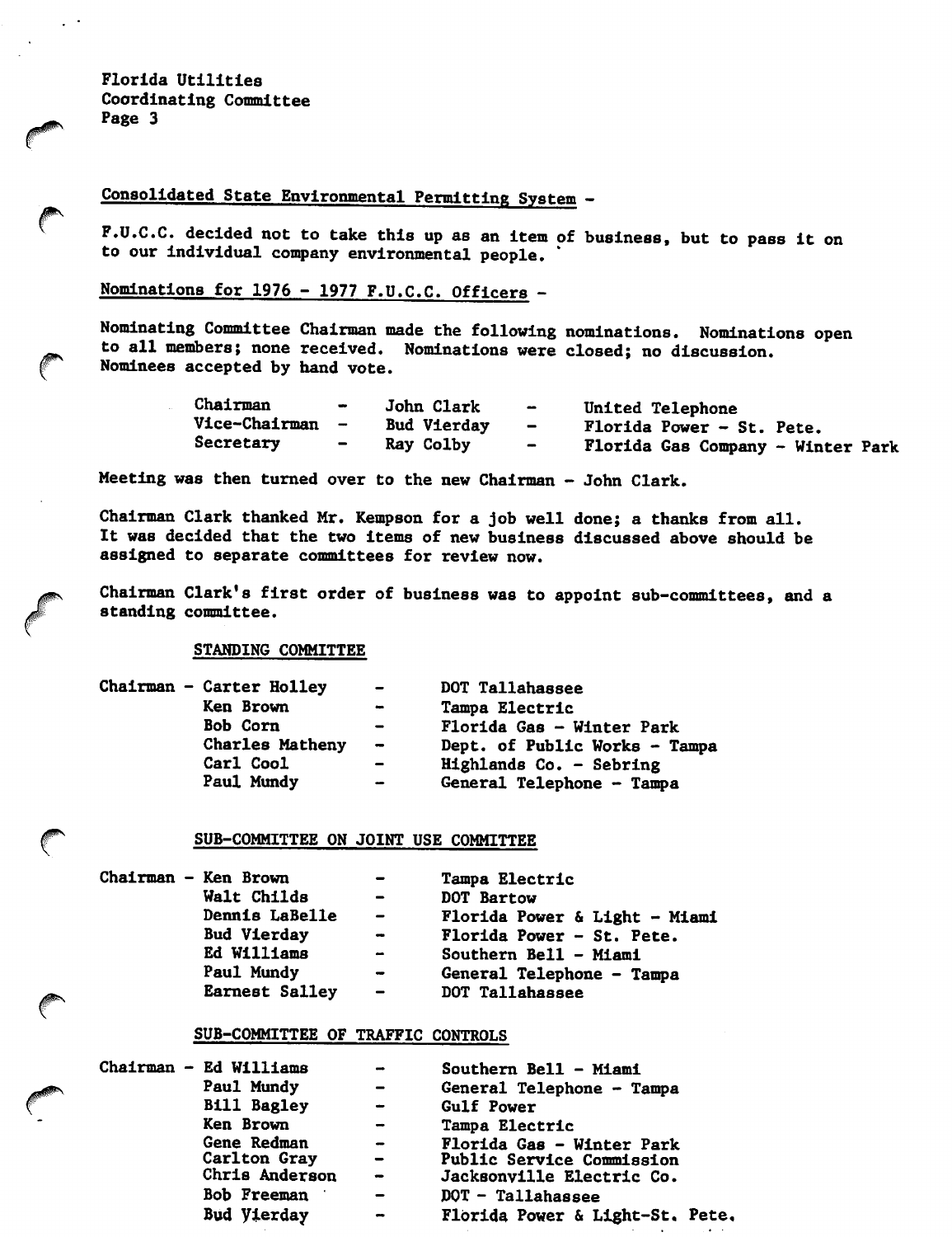Florida Utilities Coordinating Committee Page 4

 $\ell$ 

Paul Mundy from General Telephone stated in review of the work F.U.C.C. has accomplished, no one can state the monies saved our companies due to the hard work of committee members. So no one should accept appointment to a committee unless he can devote time and labor.

Jim Franklin from General Telephone stated that General Telephone has an agreement with some cities and counties where repaving is being done that the paving contractor will make the adjustment to manholes at a low cost. Jim was talking with Walt Childs of State D.O.T, about the same agreement and was wondering how many other utilities might be interested. The more interest in this by other utilities might help Walt work this through D.O.T. This type of master agreement has worked out very well for General Telephone.

Master agreement on paving discussion followed with Ed Williams, Ken Brown, Jim Franklin and Paul Mundy. It was recommended by Ken Brown that a report should be made on this to F.U.C.C. by Standing Committee. Chairman Clark assigned this task to the Standing Committee

Ed Williams from Southern Bell questioned if there was a new D.O.T. rule on moving above ground appurtenances 30 feet from edge of road on resurfacing, reimbursed by Federal funds. Carter Holley answered - only if it involves widening or rebuilding shoulders or slopes. Charles Andrews - DOT stated that their 5 District Engineers work independently and sometimes almost like 5 states, therefore you will find differences of interpretations.

The meeting was adjourned by Chairman John Clark.

The next meeting will be November 5, 1976. Watch your mail for time and place,

Respectfully submitted.

Tay to lot

Rdy C. Colby Secretary

Attachments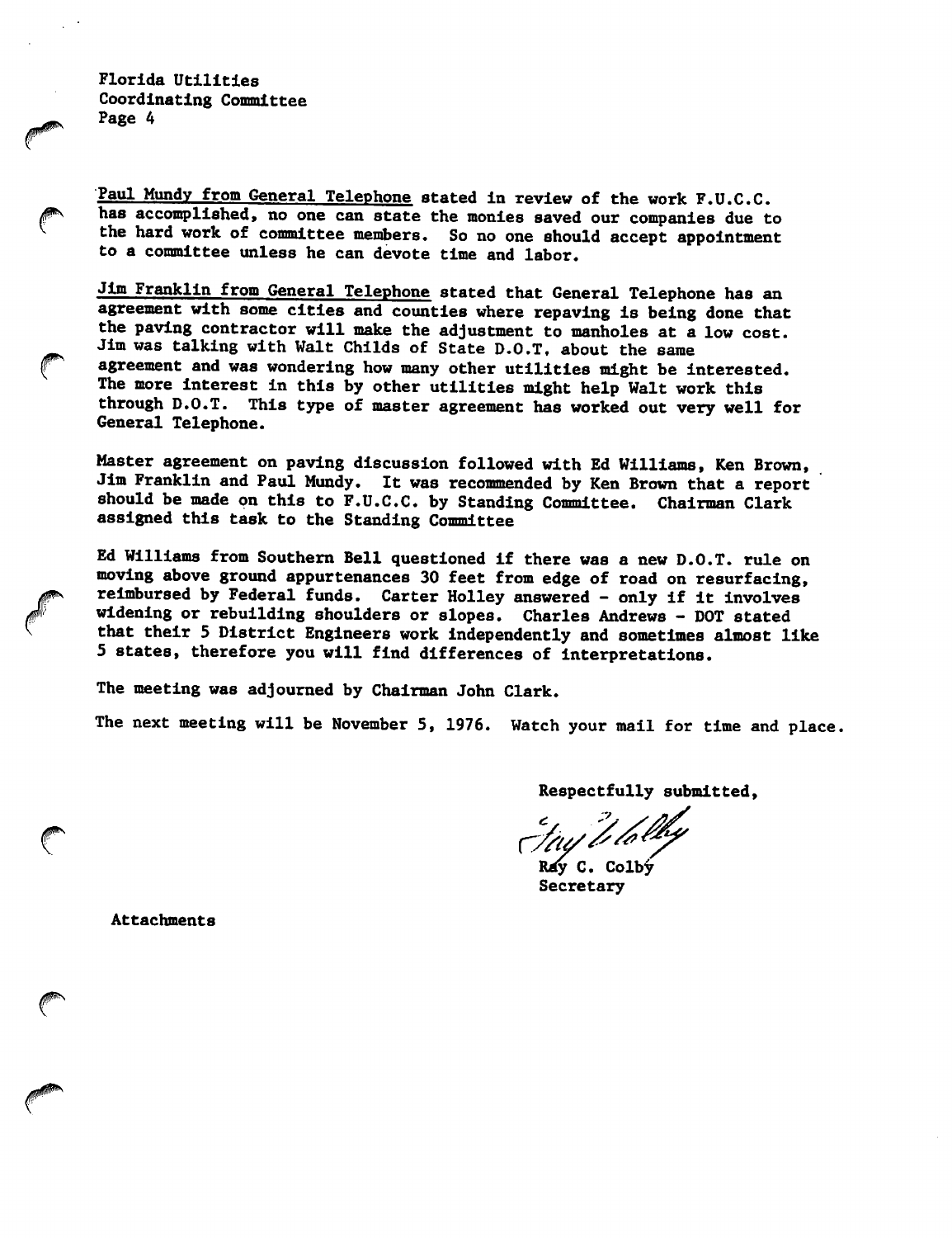

DATE: August 3, 1976

TO: W. P. Doyle

**taug** 

FROM: J. F. Clark

SUBJECT F.U.C.C. Meeting August 28, 1976

The Florida Utility Coordinating Committee members along with legal council from Bell Telephone Company, General Telephone Company, and a representative of the Florida Public Service Commission met in Tallahassee on August 28, 1976 with the following present:

| United Telephone Company     | Avon Park     |
|------------------------------|---------------|
| Florida Power & Light Co.    | Daytona Beach |
| Southern Bell Telephone Co.  | Miami         |
| Southern Bell Telephone Co.  | Miami         |
| Gulf Power Co.               | Pensacola     |
| Tampa Electric Co.           | Tampa         |
| Southern Bell Telephone Co.  | Jacksonville  |
| General Telephone Co.        | Tampa         |
| General Telephone Co.        | Tampa.        |
| Florida Gas Co.              | Winter Park   |
| Florida Public Service Comm. | Tallahassee   |
| D.0.T.                       | Tallahassee   |
| D.0.T.                       | Tallahassee   |
| D.0.T.                       | Tallahassee   |
|                              |               |

The purpose of this meeting was to discuss and delete two proposals from a list of nine (9) submitted to the committee by the D.O.T. legal advisers on June 4, 1976. Those items being numbers (5) and (6) on the attached copy of the D.O.T. letter.

After a very long and sometimes quite argumentative discussion, I believe we finally convinced the D.O.T. Attorney, Mr. Bill Gouther, of the severe consequences of the proposals to all utility companies; although I am sure we did not convince Bill Morris, Deputy State Maintenance Engineer for the D.O.T. The conclusion of the meeting was that the subcommittee should hold another meeting and resubmit recommendations. This meeting was held there in Tallahassee Immediately following the D.O.T. meeting. The attached letter of Paul Mundy's is the end result of the meeting.

 $\mathcal J$ ohn Clark District Engineer

JC/sg

Attachments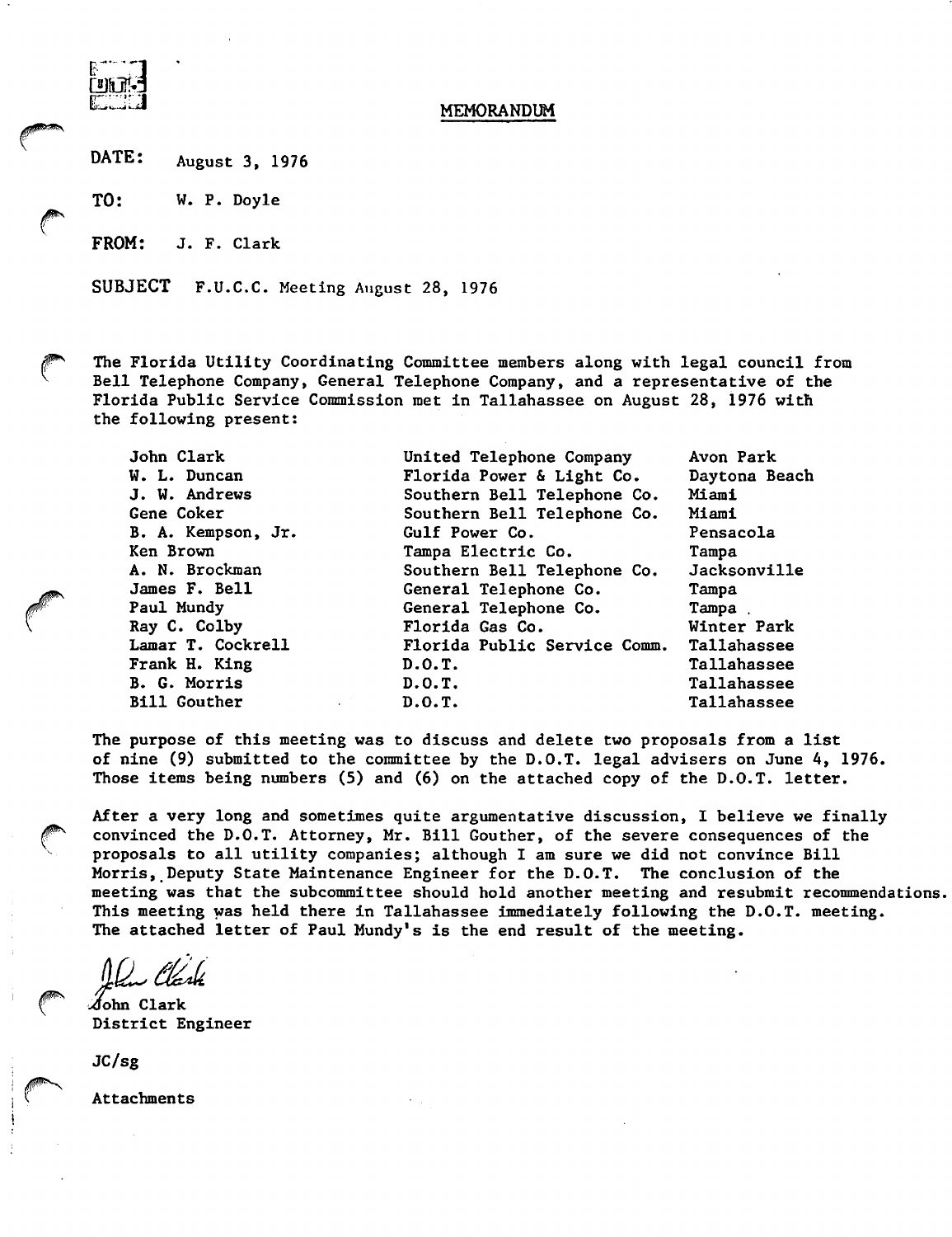August 6, 1976

### STREET LIGHTING SUB-COMMITTEE REPORT

 $#$ <sub>2</sub>

At the Florida Utilities Coordinating Committee meeting on May 6, 1976, Chairman B. A. Kempson appointed the aforereferenced Sub-Committee to look into street lighting related problens arising from new and varying standards (being applied by the DOT) to applications for the installation of street lights on the State maintained system and, street lighting problems in general.

During the interim period, Mr. J. W. Brown, Director, Division of Road Operations, DOT, Tallahassee, issued a Directive No. 0501-7-75, August 8, 1975, pertaining to Street Lighting Permits, a copy attached.

Further, the DOT, Tallahassee, issued the following related correspondence;

- 1) Memorandum dated May 24, 1976, Mr. R. E. Magahey.
- 2. Interim Guidelineafor Approval of Lighting Permits on the State Road System.
- 3. Interim Illumination Design Criteria for Highway Lighting, May 10, 1976.
- 4. Symbols for Use on Highway Lighting Plans, October 4, 1974.

A copy of all above correspondence is enclosed.

r

r

On August 4, 1976, the Sub-Committee met at the Florida Power Complex, 34th Street South, St. Petersburg. Those in attendance were;

| Florida Power Corporation        |  |  |
|----------------------------------|--|--|
| Orlando Utilities Commission     |  |  |
| Orlando Utilities Commission     |  |  |
| Florida Power Corporation        |  |  |
| Gulf Power Company               |  |  |
| Tampa Electric Company           |  |  |
| Florida Gas Transmission Company |  |  |
| Florida Power & Light Company    |  |  |
|                                  |  |  |

In reviewing Mr. Brown's Directive of August 8, 1975, and related correspondence, the Sub-Committee reached a concensus of opinion that the majority of concerns had been resolved in respect to the handling of future utility street lighting permit applications. Reference is made to the attached Interim Guidelines for Approval of Lighting Permits on the State Road Systems, paragraphs I, II and III.

As a second item of concern, the Sub-Committee reviewed the problem instigated by the DOT's proposed new design criteria for street light bases, that is, for street light installations to be installed, owned and maintained by the DOT. Mr. Ed Williams, Southern Bell Telephone & Telegraph Company, had reported, at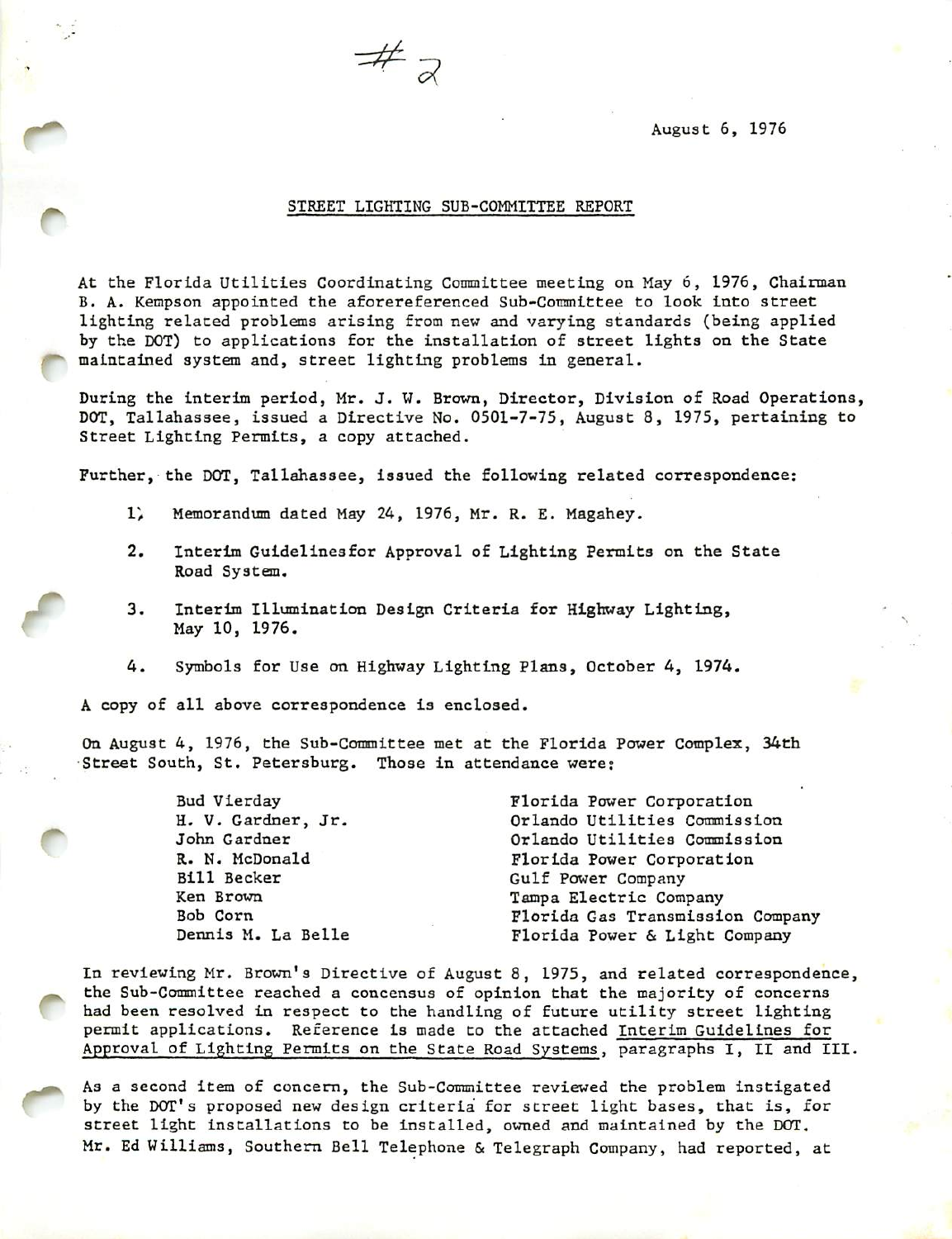the May, 1976, PUCC meeting, that the Florida Department of Transportation had developed a new design for street light bases on DOT rlghts-of-way. The new design would considerably affect underground utility Installations on State road rlghts-of-way. The DOT street light base called for a large cylinder mea suring 30" in diameter and six feet in depth. When the large base is constructed within an existing or potentially congested area, the possibility of a conflict arising with other underground utilities would be most likely.

In the spirit of cooperation, the Sub-Committee solicits the DOT's consideration of other right-of-way users and reconanehda that the DOT revise Its street light base design criteria to resolve the situation, i.e., to establish a street light base design standard that would lessen dimension requirements. Further, the Sub-Committee recommends that a letter be drafted for the Chairman's signature to Mr. J. W. Brown specifying our concern and outlining our reconmendatlon. The Sub-Committee also suggests that a copy of the Instant Chance Streetlight Foun dation Specs be submitted to the DOT a» an example standard for their consider ation, that Is, where the DOT Is to Install, own and maintain their street lighting system. The Sub-Committee cannot endorse the Chance Foundation until each company can test and approve the facility through their respective company standards committee but merely submits the data as an example for the DOT's consideration.

As a third Item of concern, the Sub-Committee reviewed the DOT's Joint Project-Force Account Agreement, Form 722-29. The Agreement would lend Itself to the situation where a private utility (specifically, a power company) would install and purchase (through the process of reimbursement from the DOT) a highway lighting system. In accordance with paragraph 12 of the Agreement and upon completion and acceptance of the work, the COMPANY (specifically, the power company) would own, control and maintain the facilities Involved.

In reviewing the various power companies' street lighting rates, as approved by the Public Service Commission, it was evident that there existed some inconsistencies as to the applicability of existing Individual rate structures to recover maintenance charges.

Further, there existed inconsistencies in corporate philosophies pertaining to the maintenance of street light facilities which are not Installed, owned and maintained by Individual power and In accordance with power company standards.

The Sub-Committee's recommendation, therefore, is that each utility (specifically, electric power companies) carefully review the Agreement before signing and negotiate any appropriate revisions with the DOT before signing Form 722-29.

Further, the Sub-Committee offers the following clause for consideration by each individual utility for Inclusion to the Joint Project-Force Account Agreement (722-29);

"The Company agrees to continue maintenance under this Agreement until such time as the Company and the Department agree that It is not economical to repair the facility. In the event the Com-